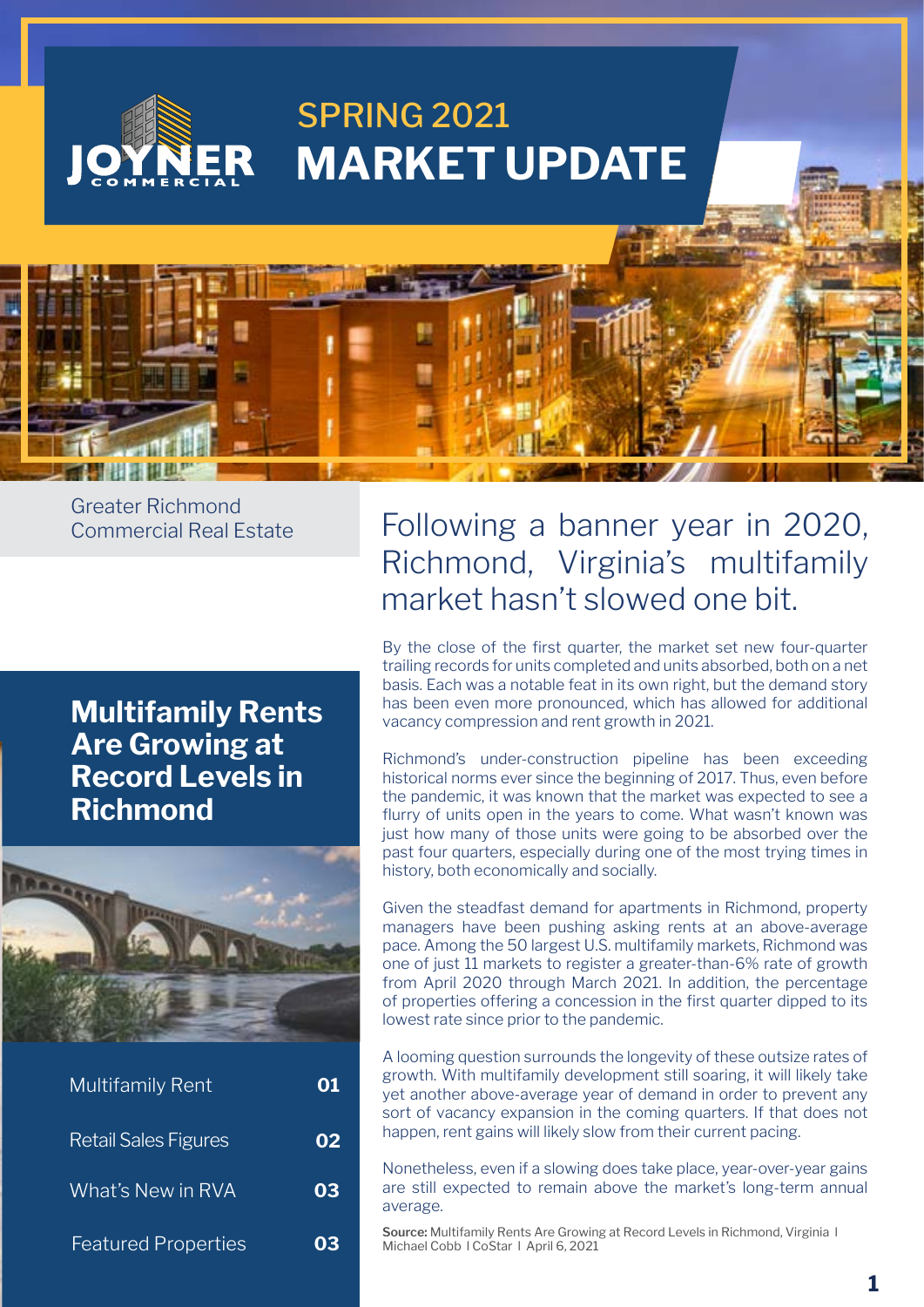# **How the Latest Retail Sales Figures Might Be a Microcosm of Recovery**

There have been few clearer signs that things are getting back to normal than March's retail sales report released last week. In fact, not only have retail sales easily cleared pre-pandemic levels, but they are now up a staggering 17% from that point.

As the pandemic ruined almost every year-over-year comparison (anything will look good against March and April 2020 when stay-at-home orders were first implemented), the trend among economic data watchers has been to use a two-year percentage change instead. The graph showing total retail sales alongside its two-year annualized change looks just as staggering:



Some store types have reported sales up by 20% or more, and in some cases much more. These include many that were among the worst hurt by the early months of the pandemic. The most drastic example is the hobby store category, encompassing sporting goods, book, toy and game stores.



But the gains have been widespread across all stores since the nadir of April 2020. The only store type that remains down from pre-recession levels is restaurants and bars, with sales down 5% from last February but still recovering quickly: March's 13% gain was the sector's largest since last summer, and it's already up 22% year to date.

A rise in discretionary spending is one of the clearest possible signs of improving conditions, meaning households are confident enough in their future employment situation to spend out of their savings. This has not materialized yet and shows some underlying fragility in the economy. Our working assumption is that as the virus fades, discretionary spending will pick up and help drive the next stage of economic growth. But it remains a question mark.

Almost all indicators have improved drastically in 2021, and data for the next couple months should remain staggeringly strong. But the indicators that haven't are telling a story: Perhaps there's still more vulnerability to the recovery than we think.

**JoynerCommercial.net/Property-Search**

**Source:** How the Latest Retail Sales Figures Just Might Be a Microcosm of the Recovery l CoStar l April 19, 2021

# **SOLD/LEASED IN Q1 2021** See all our listings at:

#### **Recently Sold:**

- 6223 Lakeside LLC purchased a 3,360 office building on 0.045 acre at 6223 Lakeside Ave in Henrico for \$378,600 from Sporich Properties, LLC. Bill Phillips represented the Seller.
- Amelia County purchased a 4,357 sf office building at 9100 Virginia St in Amelia Court House for \$375,000. Bill Phillips represented the Seller in this transaction.
- True Family Services, LLC purchased a 2,275 sf duplex at 3010 Chamberlayne Ave in Richmond for \$245,000 from Andre Small. Susan Haas represented the Seller.

#### **Recently Leased:**

- 5,448 sf of office space leased by Joyner Fine Properties in Westhampton Commons at 5800 Patterson Ave in Richmond. Bill Phillips represented the Tenant.
- 4,200 sf of flex space leased to Central Virginia Gymnastics, LLC at 1564 Oakbridge Dr, Powhatan, VA 23139. Bill Phillips represented the Tenant.
- 2,642 sf of office/retail space leased by CRA Communications, LLC at 104 Shockoe Slip, Suite A in Richmond. Bill Phillips represented the Landlord.

**2**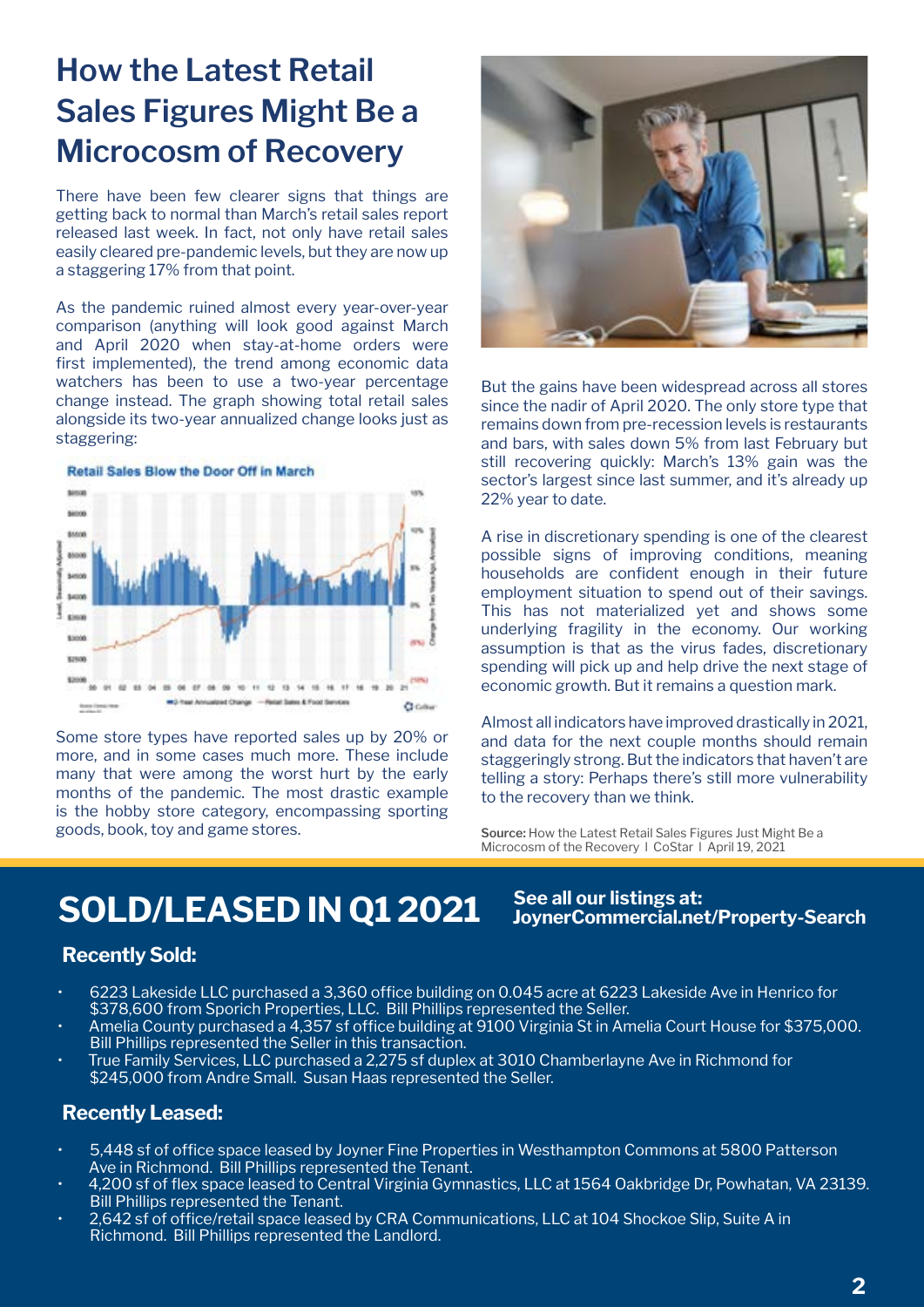# **What's New in RVA**



#### A dozen townhomes in Highland Park

Richmond-based Dorado Capital, led by developer Harsh Thakker, is planning a dozen modern townhomes on just over an acre at 2705 Fifth Ave. in the neighborhood, also known as the Chestnut Hill/ Plateau Historic District.

The for-sale homes would replace an existing building to be razed and would be divvied between two sixunit buildings bookending a central lawn with community amenities including a fire pit and tree swing.





The governor's office announced that Amazon will locate a robotics fulfillment center in the 2.6 million-square-foot industrial complex that Texas-based Hillwood Enterprises is planning on land north of Richmond Raceway.

The center is expected to create 1,000 jobs, despite the robotics technology involved with the facility. It's slated to start operations in 2022.



#### New-To-Market Cookie Shop **Chain**

Following an expansion trail from out West, a chain that specializes in oversized cookies is expected to make its Central Virginia debut with several locations this summer.

Utah-based Crumbl Cookies has an initial wave of stores in the works from two different franchisees in Bon Air, Mechanicsville, Colonial Heights and Glen Allen.

**Source:** Richmond BizSense l 2021

# **FEATURED PROPERTIES**



**10330 MEMORY LANE** \$225,000 | 0.98 ACRES TODD BUTTNER | (410) 382-7109 This is the last lot on the street of office buildings already zoned O-2 and ready for your office to join the neighborhood.



**802 E NINE MILE RD** \$195,000 | 1,462 SF ON 0.273 ACRES ROB BROWN | (804) 651-5685 BERNARD HEYWARD | (804) 317-7777 This great, functional freestanding building on corner of E Nine Mile Rd and N Pine Ave is ideal for retail/office user/ investor.



**4790, 4794, 4796 & 4810 POUNCEY TRACT RD** \$2,000,000 | 7.324 ACRES BILL PHILLIPS, CCIM | (804) 967-2739 Four parcels for a total of 7.324 acres in Henrico County's West End. Located in

Henrico's Suburban Mixed Use comp plan.

**Land** l **For Sale**

#### **3211 REAR SCOTTSDALE ST** \$150,000 | 8.58 ACRES SUSAN HAAS | (804) 349-5788

Located 5 miles to downtown and zoned R-4 with 12-14 single or 2-family building lots. See expired zoning confirmation letter for 28 single-family building lots.



**6701 JANWAY RD** \$7.75 PSF | 410 – 3,747 SF BILL PHILLIPS, CCIM | (804) 967-2739 2nd Floor office space available in this Office/Warehouse Building at the corner of Janway Road and Sanford Drive in Henrico, VA.



**1010 N 7TH ST** \$750,000 | 0.068 ACRES \$3,000 PER MONTH TODD BUTTNER | (410) 382-7109 Land parcel with no wetlands and 199.75 feet of lot frontage. Option to buy or lease. Highly visible from major highways.